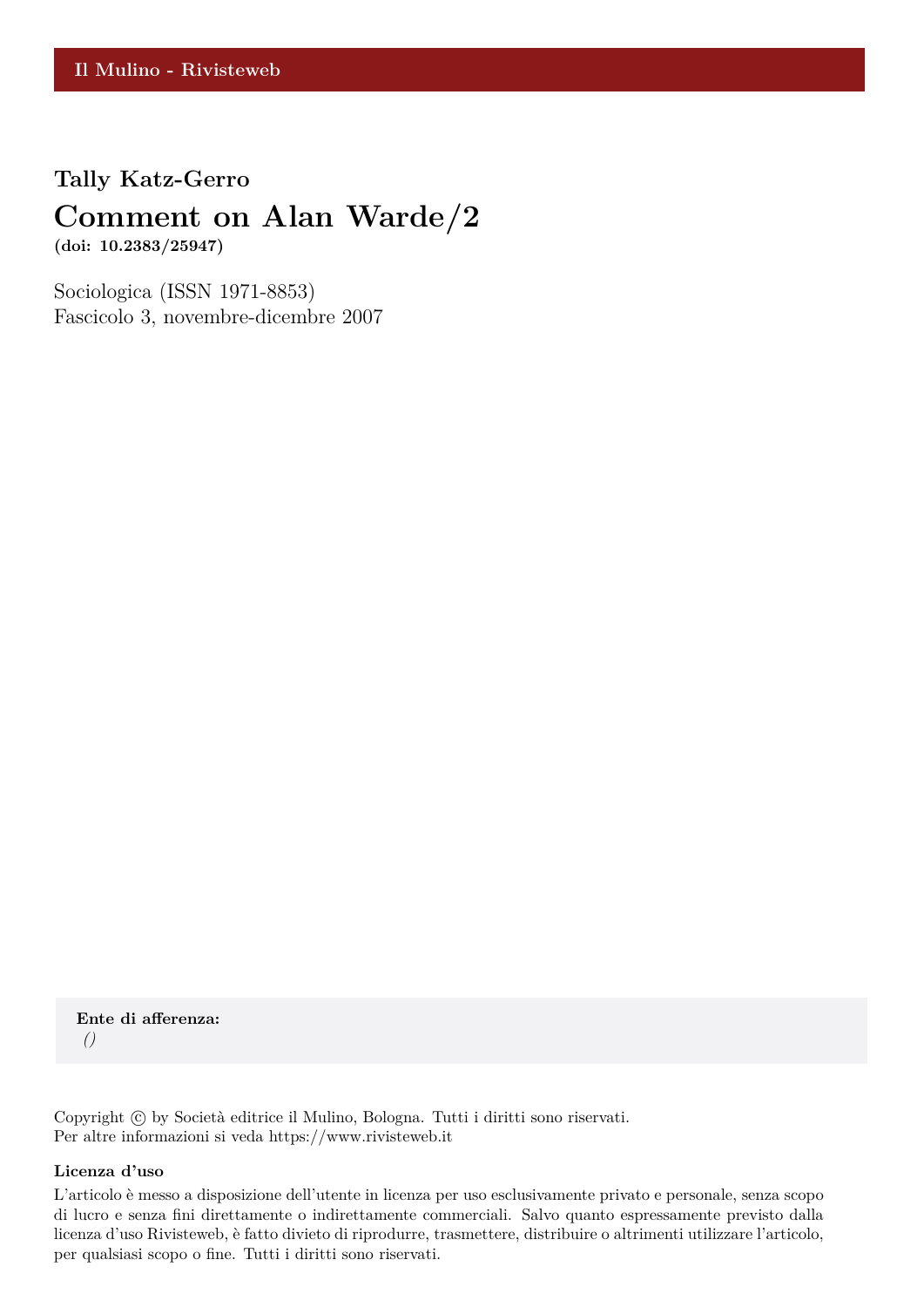Saggi

# Comment on Alan Warde/2 *by* Tally Katz-Gerro

doi: 10.2383/25947

#### **xTo B(ourdieu) or not to B(ourdieu)?**

The association between taste profiles and the social matrix has been depicted in the literature on cultural consumption in various ways, all of which position themselves in relation to Bourdieu's theory of cultural stratification. This literature can be roughly divided into two main clusters. One asserts that particular constellations of tastes and consumption preferences are associated with specific occupations or class fractions and with the distinctions that operate within a particular society at a particular point in history. At the very least, this approach argues for some type of correspondence between social and cultural hierarchies. The other argues that heterogeneity of tastes is coupled with the disappearance of class and the dissolution of clear cultural boundaries more generally. A consumer culture that results in a proliferation of images and identities cannot be hierarchized into a system that correlates with specific social divisions, meaning that individuals in pluralistic societies are no longer captives of tastes. This implies that styles and genres are becoming weaker as indicators of class or socioeconomic position.

Alan Warde's paper engages with the debate between those two clusters of research and provides a fascinating glimpse into the social contours of taste in Twentyfirst century Britain. Warde's paper has an ambiguous relationship with Bourdieu's work. Bourdieu's main emphasis is on the role taste plays in creating social classifications in the process of symbolic struggles that feed class formation and class domination. The driving logic and the justification of Bourdieu's work lies in class analysis. But for Warde, at least part of the story is that class is sometimes relevant and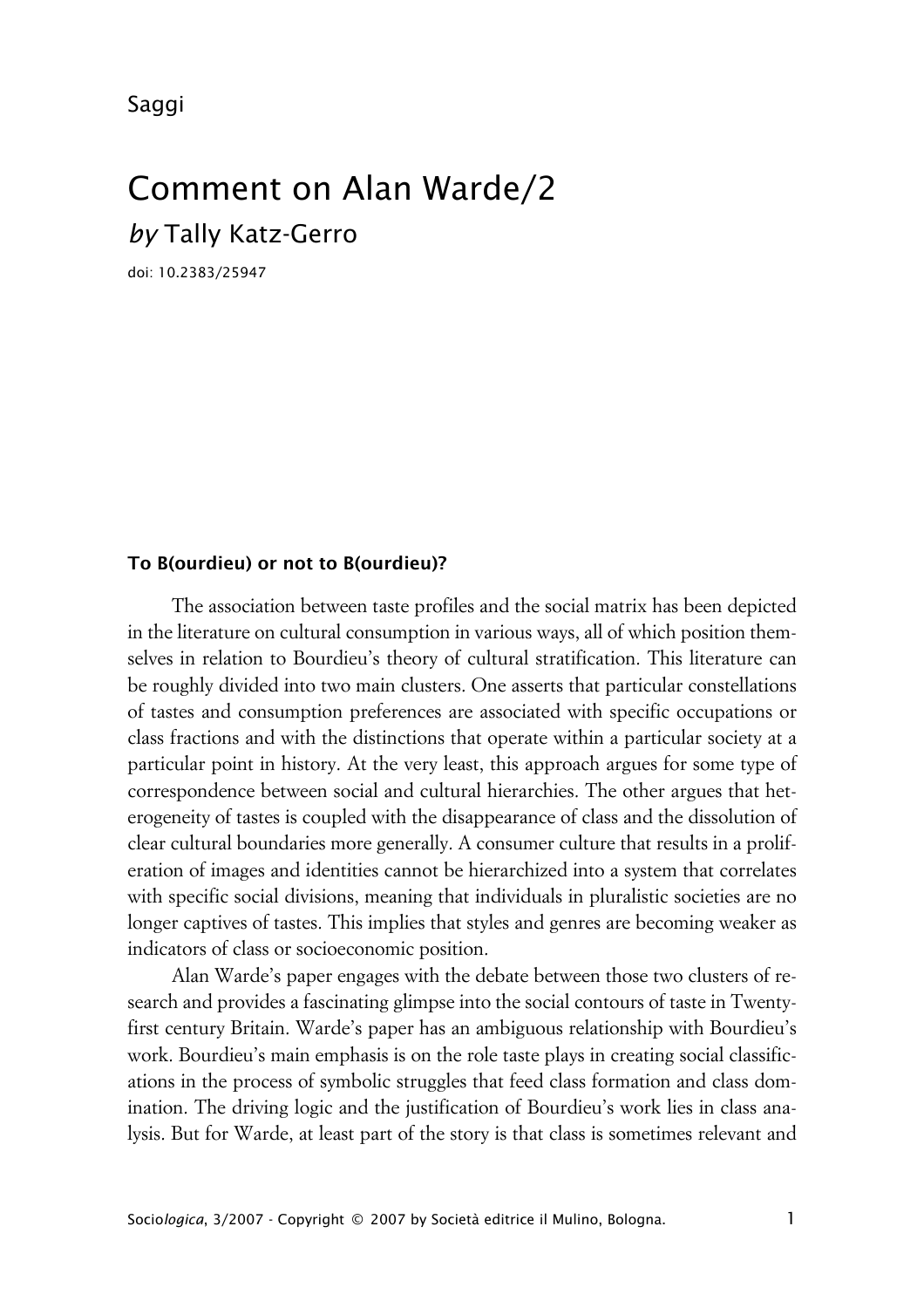sometimes not. How can this contradiction be reconciled? I submit that the validity of class distinction is not critical here because Warde's work is about boundaries of varying kinds; it is about multiple distinctions, cleavages, and hierarchies.

Following Holbrook *et al.* [2002], Warde interprets findings from the analysis of focus group discussions as evidence for the concurrent existence of several metaphors that capture cultural stratification in Britain. Thus, he argues that the "contemporary cultural landscape" is comprised of the coexistence of weak boundaries, omnivorous orientations, and class-based distinctions. This approach elaborates the idea of cultural stratification beyond social inequality. It emphasizes the way structures of social inequalities, with economic as well as cultural sources, are hierarchically and vertically systematically interrelated. Warde is able to find support for three competing models of cultural stratification because he explores taste in a fresh and inclusive way, which leads to an emphasis on taste as multiplicity.

#### **xTaste as Multiplicity**

Common indicators of taste preferences in the sociological literature include leisure pastimes, cultural consumption, and cultural tastes related to clothing, music, reading, design, and more. In his paper, Warde adds to this list a variety of supplementary aspects that can be included in the cultural capital toolbox. While this may appear as a confusion of activities, preferences, values, and morals, I would argue that it is in fact beneficial to mix all of these aspects together exactly because studies tend to separate them (one could imagine an even broader list, which would include amateur artistic activities, voluntary activities, membership in associations and clubs, practicing hobbies, ICT usage, visiting and hosting, going to parties, conversing on the phone, and eating out). This emphasis on consumption as multiplicity is warranted because cultural tastes are contextual and complex, making it very important to consider combinations of cultural fields of consumption. Boundaries between spheres of consumption are no longer given – they are pluralized and discretionary because of the multiple ways they can be drawn and contested [Slater and Ritzer 2001]. Different taste cultures (exemplified to some degree by common features among different focus group participants) represent clusters of cultural forms, which, in addition to cultural tastes, preferences, and behavior, encompass values and aesthetic standards. Each and every aspect of these cultural forms is potentially a cultural resource exchangeable in different markets.

Research tends to locate the position of individuals on one-dimensional axes of cultural consumption. The ubiquitous example is the highbrow-lowbrow distinc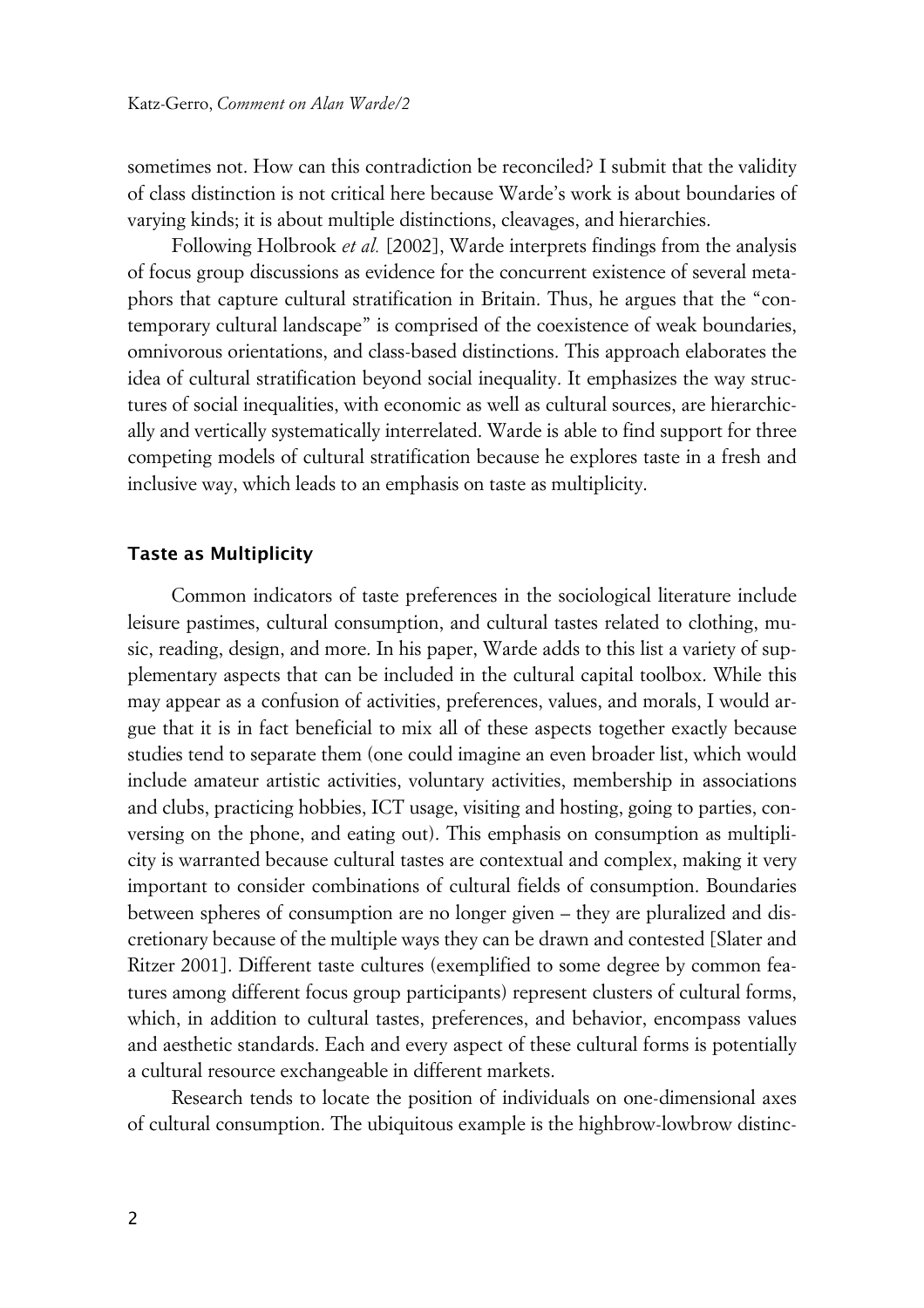tion. This empirical bias toward one-dimensional measures does not square with the idea that individuals employ a repertoire of cultural resources and interests [Swidler 1986; Erickson 1996]. Multiple consumer identities are generated in the global consumer market that has created global elites or global consumption classes that follow the same consumption styles, showing preferences for global brands [Robinson and Goodman, 1995]. Conceptualizing a framework that incorporates diverse repertoires of taste components lies at the heart of a multidimensional understanding of individuals and their position in society in terms of identity and resources. Warde's work convincingly tackles taste in a broad way by incorporating both taste and talk about taste. But what Warde actually does is to go back to depicting cultural dispositions in the Bourdieusian sense, that is, as pertaining to moral, aesthetic, and ethical stances. This is why taste seems to take on different meanings in the focus group discussions. It is variously an attribute of an item, a procedure of judgment, a capacity to judge, an objective standard, or a personal preference. For some groups taste is a "function of complex aesthetic judgment." For others it is "an orientation towards goods, fun and entertainment." For yet others taste is morality, or normative behavior. Thus, when discussing standards and tolerance, Warde actually describes a disposition that stresses "goodwill towards others and a relaxed view of judgment." Elsewhere, in the section on "distinction, snobbery and class," he mentions that a survey conducted for a different part of his research project revealed a reluctance to explicitly use class as a unit of social classification because of an anxiety among working and middle class groups that they might be considered pretentious or snobbish. While Warde finds that most individuals are not engaged in reflective aesthetic discourse, matters are different among professional experts in cultural production. Young and educated cultural intermediaries are eloquent about aesthetic standards and "this group operates with a specific discourse and set of concerns." This means that individuals are equipped with certain dispositions on what is appropriate when talking about taste.

#### **xConsumption Generates Relationships**

In addition to articulating the link between tastes and bases of inequality, Warde's paper invokes an approach that thinks of taste and consumption patterns as creating their own social categories, or as generating axes of meaning. Such an approach recognizes lifestyles and tastes as new dimensions of stratification, conflict, and identification, and explores the social consequences of consumption.

Taste publics can be theorized as representing groupings or "tribes" that emerge through the medium of shared symbolic codes of stylized behavior, taste, and moral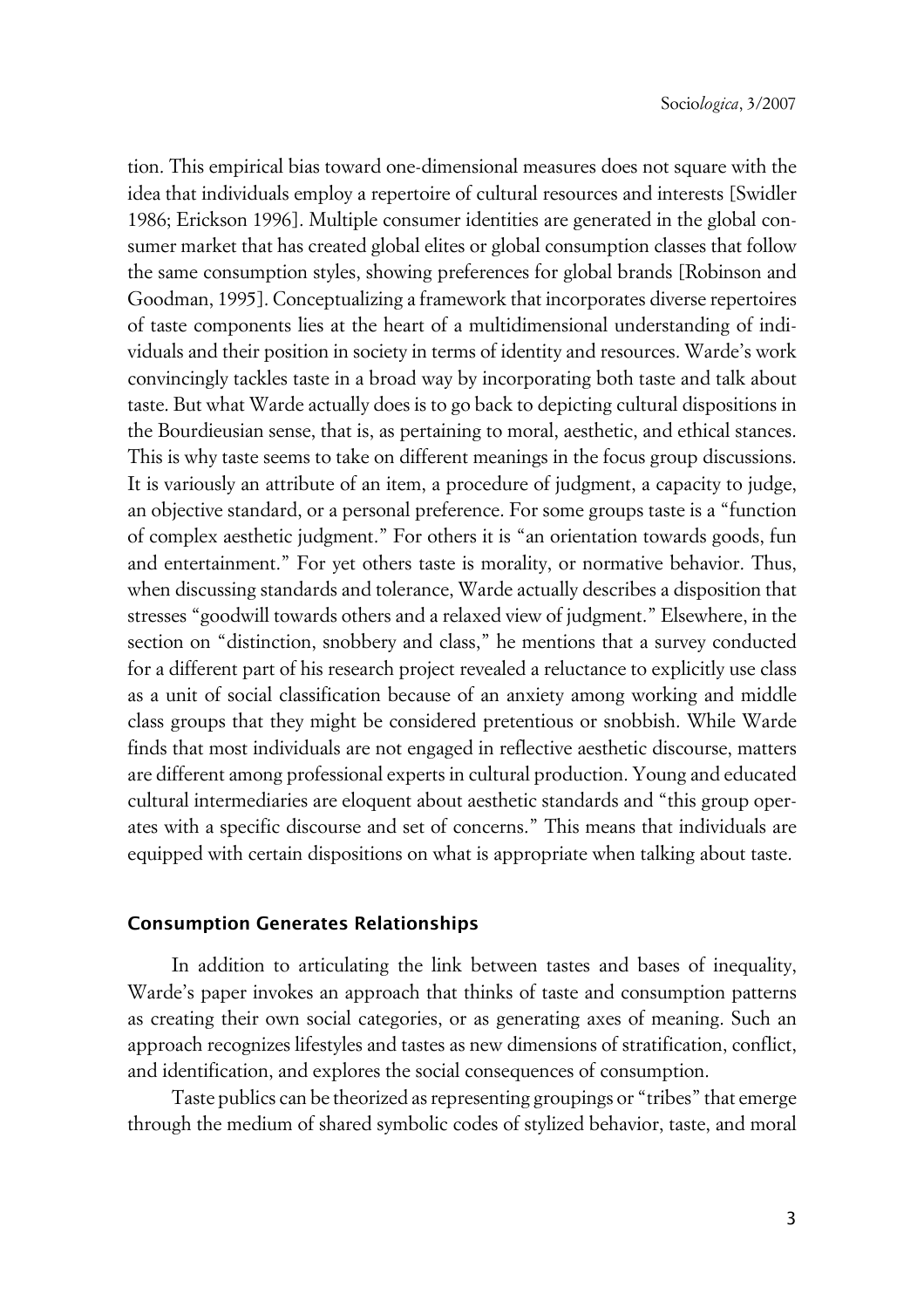ethics [Maffesoli 1996]. Both cultural consumption and cultural participation lead consumers to challenge or reinforce social cohesion in consumption communities and in society at large. Such consumption communities play a role in political-economic accounts of power [Featherstone 1991. It is not surprising, then, that the title of the paper links taste with power. In this context, I would introduce Giddens' differentiation between distributive groupings and status groups [Giddens 1973]. Distributive groupings denote common patterns of consumption regardless of any conscious evaluation of their prestige. Status groups, on the other hand, derive their coherence from evaluations of prestige. Individuals in status groups tend to share similar attitudes and beliefs that are linked to a common style of life. Status group consciousness involves the recognition that behavior and attitudes signify a particular group affiliation and that other groups exist as well. Therefore, a systematic analysis of cultural consumption aims to discover how these groupings are expressed in identities, actions, and values. Along these lines, several works have demonstrated how cultural consumption shapes inequality in processes of group closure and exclusion and affects school grades [DiMaggio 1982], educational aspirations and attainment [DiMaggio and Mohr 1985; Aschaffenburg and Maas 1997], and social networks [Lizardo 2006].

#### **xConcluding Thoughts**

I shall conclude with three suggestions for future research. First, an interesting insight that emerges from the paper and that could be the subject of further inquiry is that bad taste is not symmetrical with good taste. In particular, it is easier to articulate the nature of (moral) bad taste than that of good taste. Bad taste provokes stronger feelings and is perceived as an embarrassment. While good taste is personal, bad taste is public. This resonates with previous research that has emphasized the investigation of disliking rather than liking cultural genres, claiming that disliking a genre requires much more commitment from individuals [Bryson 1996; Garcia-Alvarez *et al.* 2007]. This brings up another puzzle, namely, how come there are so few claims to the superiority or legitimacy of specific tastes? If no one knows what good taste is and no one admits to having it, and if taste does not serve to establish supremacy, then what is the role of good taste after all? Does it matter if people are aware of a cultural hierarchy in society or not when the elite – e.g., professionals – is aware of this hierarchy and uses it for cultural reproduction?

Second, the paper provokes an examination of taste formation and the rhetoric of taste formation. Taste formation processes refer to the production of symbolic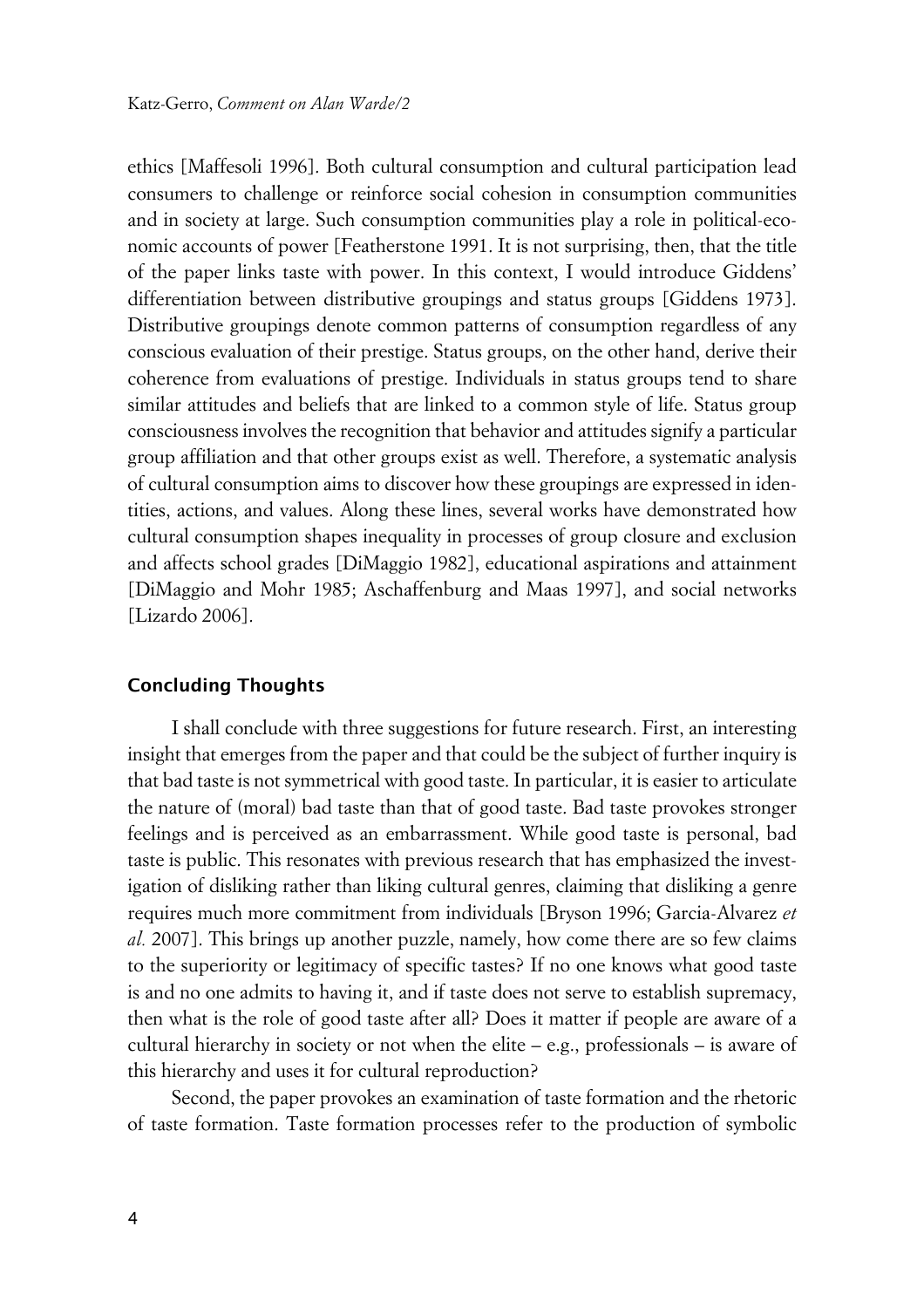meanings that are the result of configurations of power and privilege. Therefore, research on cultural capital must consider dynamic and volatile forms of taste production. Hierarchies of taste are ever changing and the meanings of highbrow, lowbrow, elite taste, popular taste, and so on, are changing as well.

Lastly, another direction for future research is to attempt to explore a wider range of consumption styles that could capture various realms of cultural consumption, such as gay and lesbian lifestyles, simple living, green lifestyles, gendered cultural tastes, and children's cultural consumption. For example, the development of a gay sub-culture involves distinct cultural consumption patterns [Chasin 2001]. GL-BT individuals have been targeted as a separate consumer group through advertising and media representations just as they have become economically powerful as a social group. The construction of a gay identity is realized through dress style, body care, leisure-time pursuits, media products, and other consumption preferences, some of which reflect cultural dispositions. An additional example of the horizon of consumption styles would be the role of the Informational Society and the effects of the ICT revolution on the consequences of consumption. Since information and knowledge are deeply embedded in societies' cultures, cultural and symbolic processing become direct productive forces that blur the traditional distinction between production and consumption. The manipulation of symbols becomes the fundamental source of productivity and competitiveness, and in a complex society it depends on a variety of cultural and institutional conditions, among them leisure, cultural recreation, and consumption [Castells 1996]. Internet-related consumption engenders inequality by mediating the relationship between individuals' identities and their use of technologies [DiMaggio *et al.* 2001]. Cultural consumption research ought to address the features of digital consumption as Internet technologies continue to develop.

### **References**

Aschaffenburg, K., and Ineke, M.

1997 "Cultural and Educational Careers: The Dynamics of Social Reproduction." *American Sociological Review* 62: 573-587.

Bryson, B.

1996 "'Anything but Heavy Metal': Symbolic Exclusion and Musical Dislikes." *American Sociological Review* 61: 884-899.

Castells, M.

1996 *The Rise of the Network Society*. Oxford and Malden, MA: Blackwell.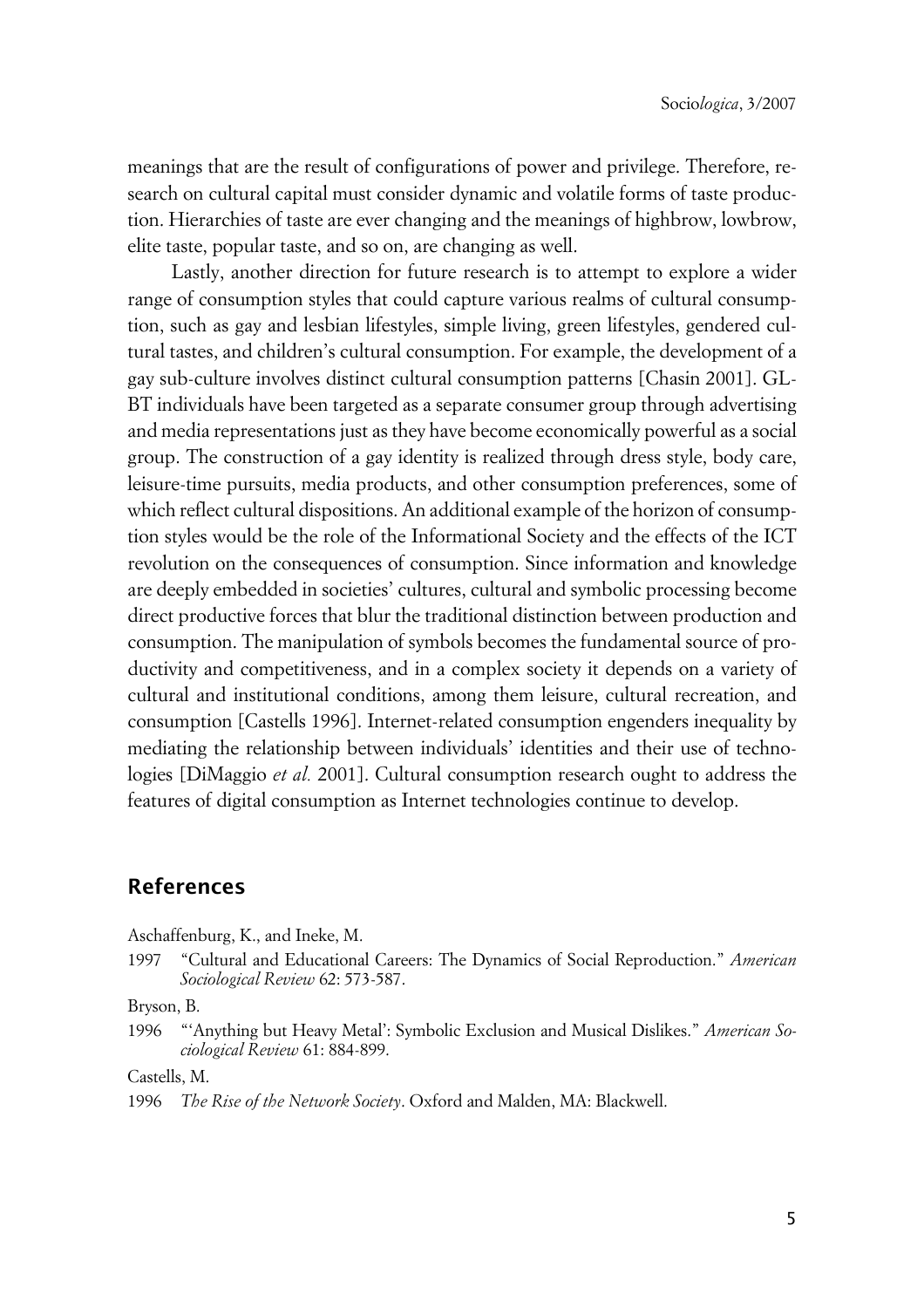Chasin, A.

2001 *Selling Out: The Gay and Lesbian Movement Goes to Market*. London: Palgrave Macmillan.

DiMaggio, P.

- 1982 "Cultural Capital and School Success: The Impact of Status Culture Participation on the Grades of U.S. High School Students." *American Sociological Review* 47: 189-201.
- DiMaggio, P., and Mohr, M.
- 1985 "Cultural Capital, Educational Attainment, and Marital Selection." *American Journal of Sociology* 90: 1231-1261.

DiMaggio, P., Hargittai, E., Neuman, W.R., and Robinson, J.P.

2001 "Social Implications of the Internet." *Annual Review of Sociology* 27: 307-336.

Erickson, B.

1996 "Culture, Class and Connections." *American Journal of Sociology* 102: 217-251.

Featherstone, M.

1991 *Consumer Culture and Postmodernism*. London: Sage.

Garcia-Álvarez, E., Katz-Gerro, T., and López-Sintas, J.

2007 "Deconstructing Cultural Omnivorousness 1982-2002: Insights from Americans' Musical Preferences." *Social Forces* 86: forthcoming.

Giddens, A.

1973 *The Class Structure of the Advanced Societies*. London: Hutchinson.

Holbrook, M., Weiss, M. and Habich, J.

2002. "Disentangling Effacement, Omnivore, and Distinction Effects on Consumption of Cultural Activities: an Illustration." *Marketing Letters* 13: 345-357.

Lizardo, O.

2006 "How cultural tastes shape personal networks." *American Sociological Review* 71: 778- 807.

Maffesoli, M.

1996 *The Time of the Tribes: The Decline of Individualism in Mass Society*. London: Sage.

- Robinson, R., and Goodman, D.
- 1995 *The New Rich in Asia: Mobile Phones, McDonald's, and Middle-Class Revolution*. London: Routledge.

Slater, D., and Ritzer, G.

2001 "Interview with Ulrich Beck." *Journal of Consumer Culture* 1: 261-277.

Swidler, A.

1986 "Culture in Action: Symbols and Strategies." *American Sociological Review* 51: 273-286.